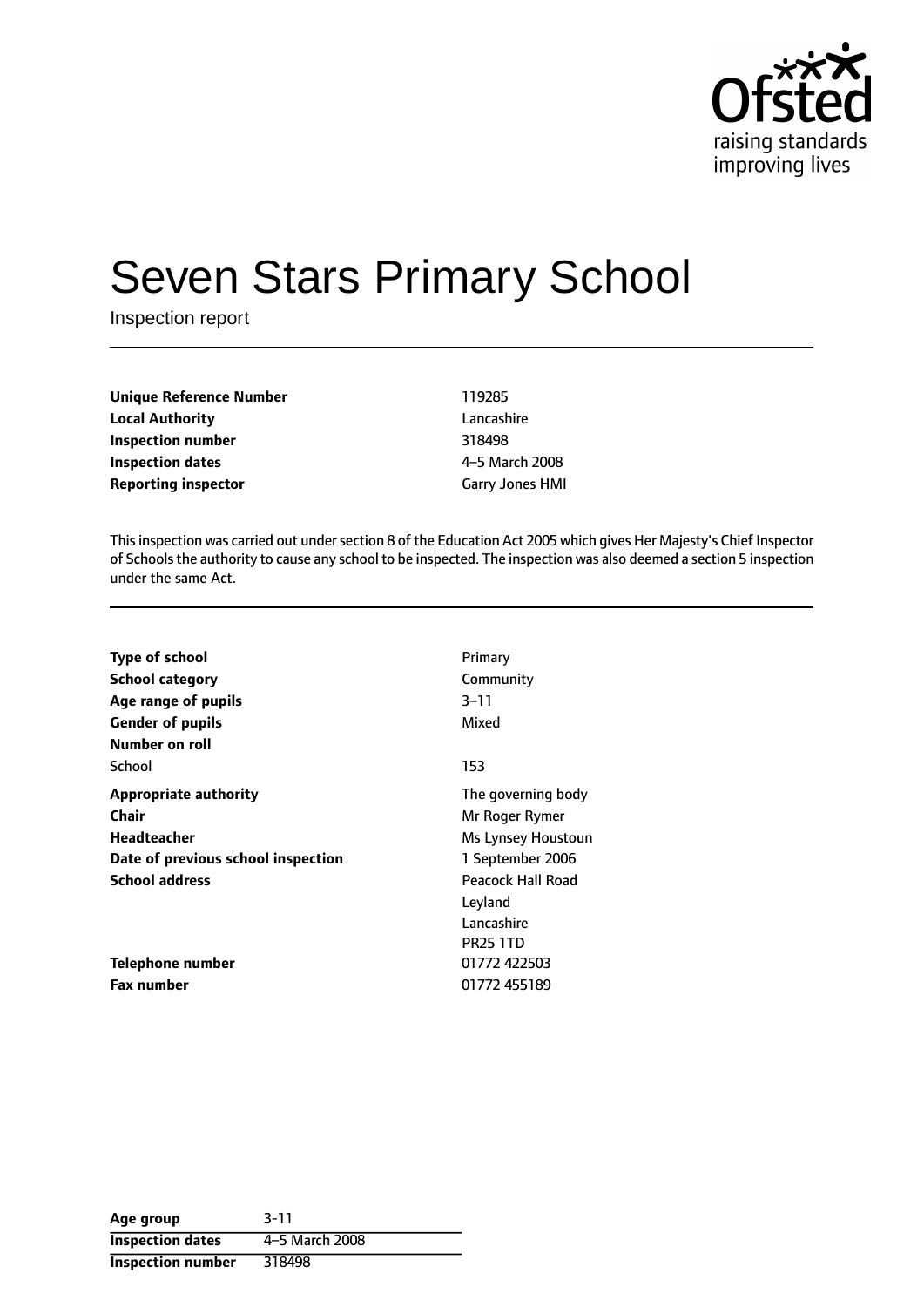.

© Crown copyright 2008

#### Website: www.ofsted.gov.uk

This document may be reproduced in whole or in part for non-commercial educational purposes, provided that the information quoted is reproduced without adaptation and the source and date of publication are stated.

Further copies of this report are obtainable from the school. Under the Education Act 2005, the school must provide a copy of this report free of charge to certain categories of people. A charge not exceeding the full cost of reproduction may be made for any other copies supplied.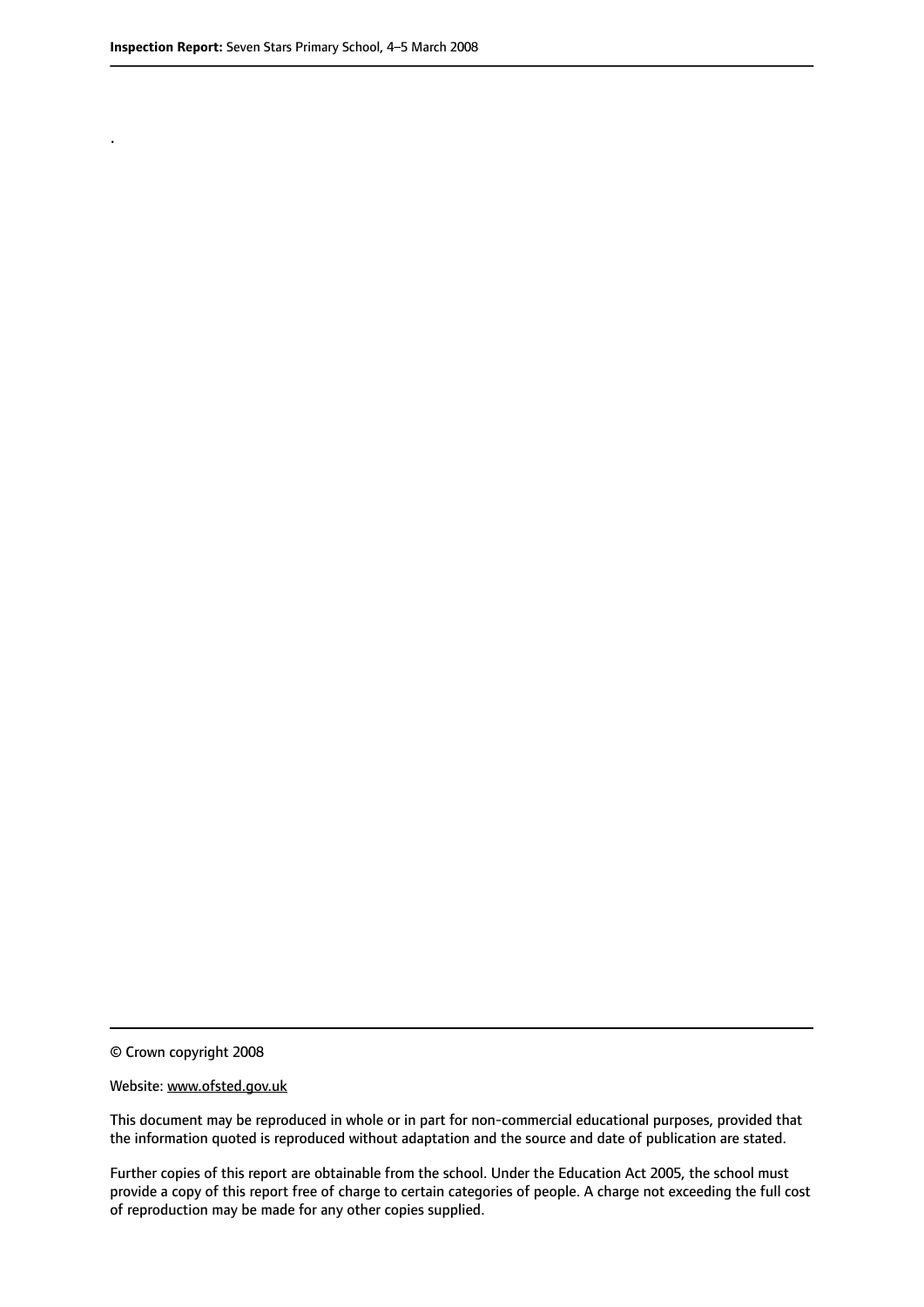# **Introduction**

The inspection was carried out by one of Her Majesty's Inspectors and one Additional Inspector.

#### **Description of the school**

When Seven Stars Primary school was inspected in September 2006, it was judged to require special measures. It is a smaller than average school. The large majority of pupils are of White British origin and there are no pupils with English as an additional language. It serves an area with pockets of significant social and economic deprivation as is reflected in the very high proportion of pupils that are eligible for free school meals. The proportion of pupils with learning difficulties and/or disabilities is well above that found nationally as is the proportion with a statement of special educational needs. The school has acquired Investors in People status, the Healthy Eating quality mark and the Active Mark.

#### **Key for inspection grades**

| Grade 1 | Outstanding  |
|---------|--------------|
| Grade 2 | Good         |
| Grade 3 | Satisfactory |
| Grade 4 | Inadequate   |
|         |              |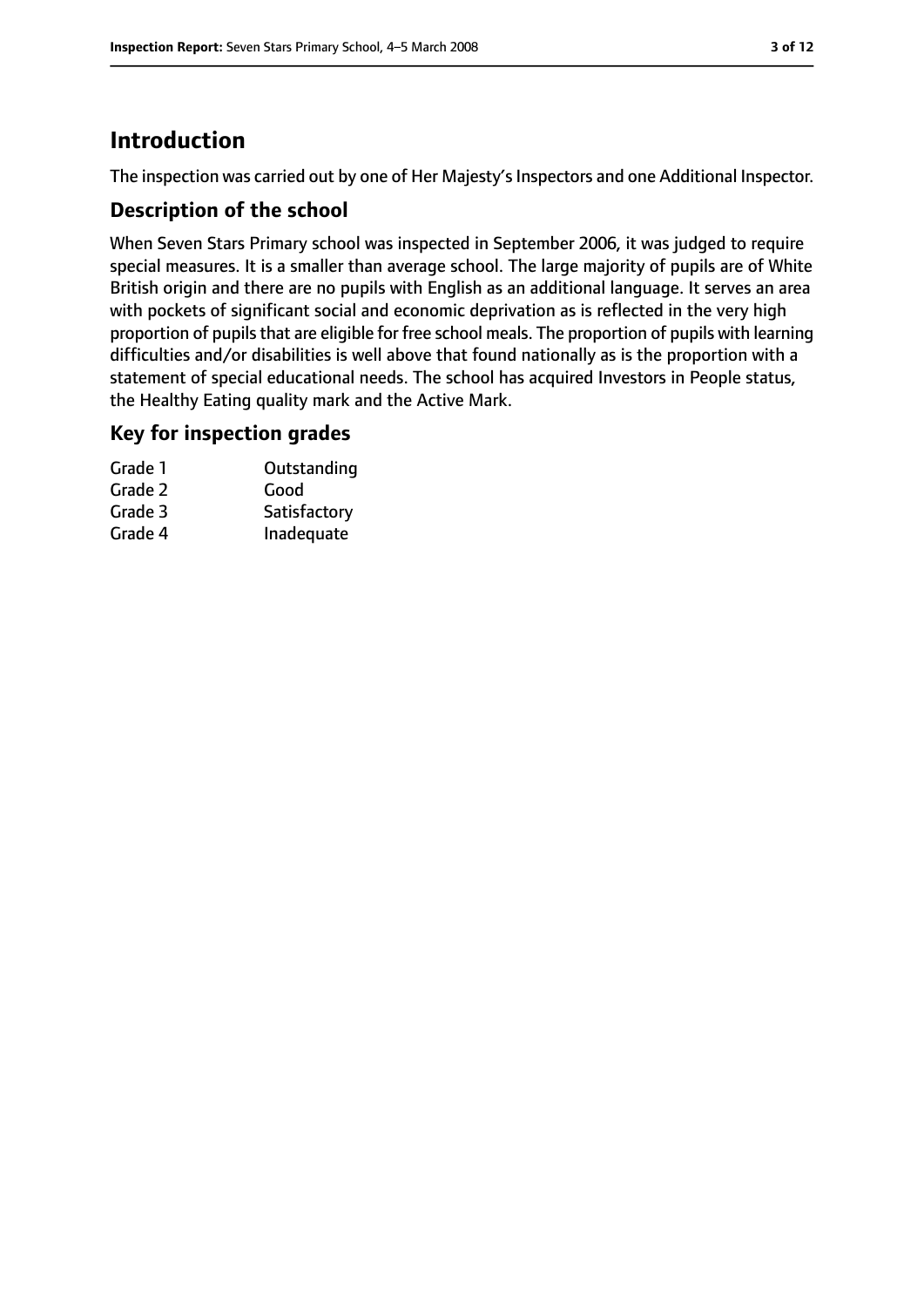## **Overall effectiveness of the school**

#### **Grade: 3**

In accordance with section 13 (4) of the Education Act 2005, Her Majesty's Chief Inspector is of the opinion that the school no longer requires special measures. The school now provides its pupils with a satisfactory standard of education.

Pupils enter the school with skills that are well below those that are typically of their age. They make satisfactory progress in the Foundation Stage, but enter Key Stage 1 with standards that are below national expectations. Overall, progress is satisfactory across Key Stages 1 and 2, but progress varies between different subjects and year groups. Progress in writing is slower than in reading and mathematics; however, the school has put in place robust initiatives that are beginning to address this. Standards in the national tests at the end of Key Stage 2 have improved over the last three years and are now close to the national average. In these tests in 2007 results showed that pupils made above average progress when their starting points and individual circumstances were taken into account. This was also the case for those pupils with learning difficulties and/or disabilities.

The satisfactory progress pupils make reflects teaching that is satisfactory overall. Teaching has improved since the last inspection and the proportion of good teaching has increased. However, teaching is not consistently good and this limits the progress in some year groups and in some subjects. Where teaching is good; lessons are well structured and reflect the full range of abilities within the class. Pupils enjoy learning at a brisk pace and being challenged to make good progress. Teaching assistants support pupils effectively. In some lessons, the learning activities do not match the abilities of all pupils sufficiently well to allow them all to make good progress. Some teachers control the planned activities too rigidly and opportunities for pupils to develop independent learning skills are missed. Teachers mark pupils' work regularly and give them clear guidance on how to improve the quality of their work.

The curriculum is satisfactory. There has been a successful focus on improving planning for literacy and numeracy to remedy the weaknesses in progress identified at the last inspection. The full range of other subjects is delivered, but opportunities to apply the skills of literacy, numeracy and information technology in all of them are underdeveloped. The provision for developing pupils' personal, social, health and citizenship education is effective. There is a good range of extra-curricular activities and visits that pupils enjoy.

The personal development and well-being of pupils, including their social, moral, spiritual and cultural development, are satisfactory. Pupils enjoy school and the majority attend school regularly, although there is a small number who do not attend sufficiently regularly to enable them to achieve well. Behaviour is generally good and pupils feel safe in school and have someone to turn to if they face difficulties. Bullying is a rare occurrence and pupils report that it is dealt with effectively. Pupils have a satisfactory awareness of healthy lifestyles. The care and guidance that pupils receive is satisfactory overall. However, pastoral care is good and the support for the most vulnerable pupils, including those with learning difficulties and/or disabilities, is a particular strength. Academic guidance is satisfactory with rigorous systems in place for tracking achievement. These are used well by senior staff and the subject leaders in English and mathematics to develop strategies to raise achievement, but their use by all staff is not sufficiently consistent.

Leadership and management are satisfactory. The new headteacher has a clear vision for the development of the school. There are good strategies for improving the quality of teaching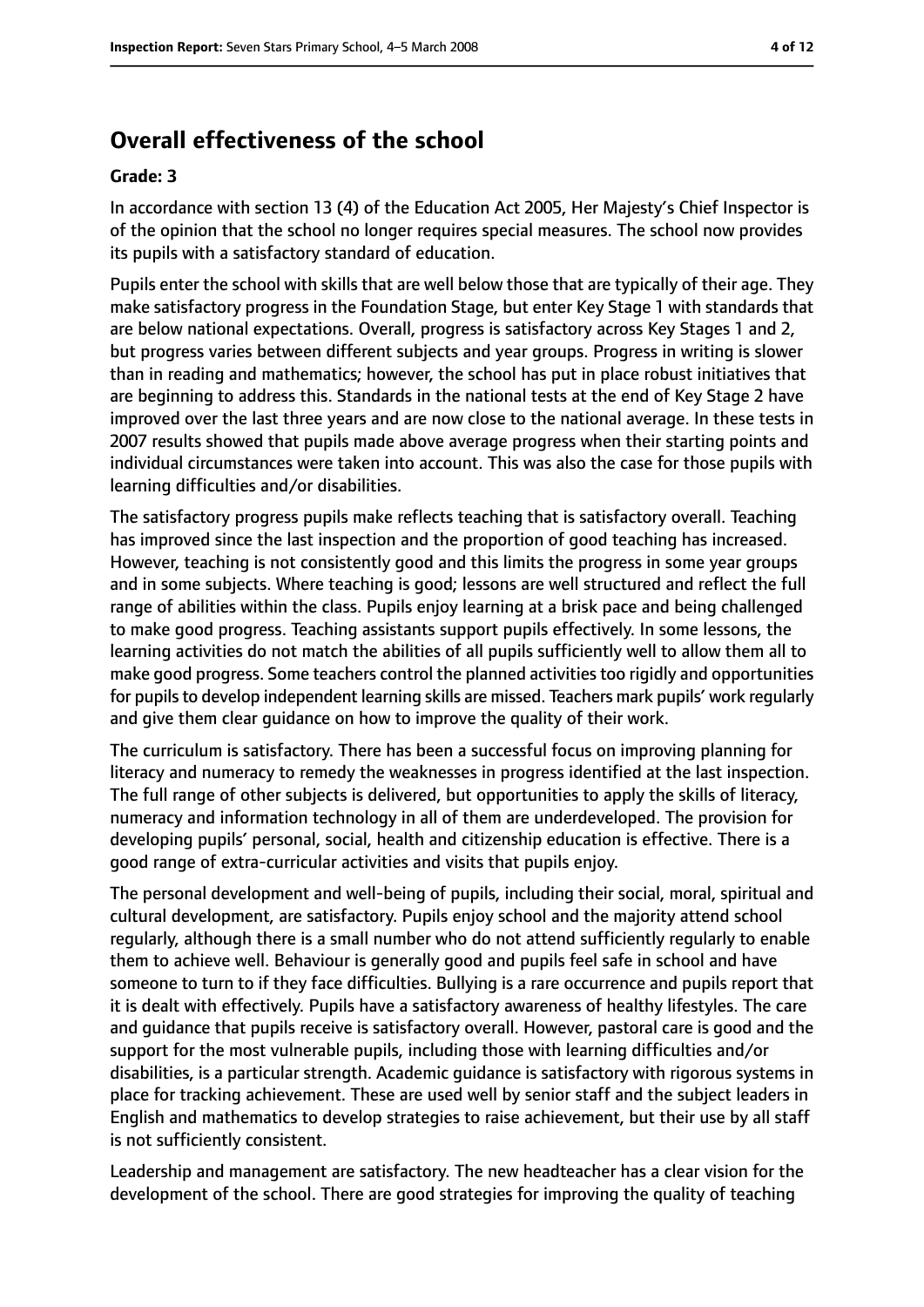still further to raise achievement. These are bringing about improvement, but this is not yet consistent. The senior leadership team is well aware of the strengths and areasfor development. The self-evaluation of the school is accurate, but there is insufficient involvement of all stakeholders in the process. The role of middle managers in evaluating provision and planning for improvement is developing, but is not yet consistently effective in all subject areas. The governors are fulfilling their statutory duties and are beginning to act as critical friends and to challenge the school to improve.

#### **Effectiveness of the Foundation Stage**

#### **Grade: 3**

Provision in the Foundation Stage is satisfactory. Children are well cared for and settle in to school life quickly. Children start school with levels of development that are well below those typical for their age. Satisfactory teaching results in children making sound progress, but their standards remain below expectations at the start of Year 1. Children benefit from extremely spacious accommodation. However, there are insufficient resources for use in the outdoor area of the Nursery to allow children to gain the maximum benefit from its use. There are plans to develop the provision further.

## **What the school should do to improve further**

- Improve the progress pupils make in order to raise standards, particularly in writing.
- Improve the consistency of good teaching across the school.
- Ensure that greater opportunities for the application of literacy, numeracy and information technology skills together with independent learning are provided.
- Develop the role of all subject leaders in evaluating the quality of provision and planning for improvement.

A small proportion of schools whose overall effectiveness is judged satisfactory but with areas of underperformance will receive a monitoring visit by an Ofsted inspector before their next section 5 inspection.

## **Achievement and standards**

#### **Grade: 3**

Standards overall are just below average. Pupils enter the school with skills that are well below those typical of their age. They make satisfactory progress in the Foundation Stage, but enter Key Stage 1 with skills that are below national expectations. They continue to make satisfactory progress in Key Stage 1 and by the end of the key stage standards are just below the national average. Standards in Key Stage 1 assessments rose steadily from 2004 to 2006, but fell back in 2007 as almost half of this small group of pupils had learning difficulties and/or disabilities. Pupils continue to make satisfactory progress in Key Stage 2 and achieve standards that are just below the national average. Results in the national tests at the end of Key Stage 2 have improved over the last three years. However, standards in writing remain lower than those in reading and mathematics. When the starting point and individual circumstances of pupils are taken into account those who took the national tests at the end of Key Stage 2 in 2007 made above average progress. Pupils with learning difficulties and/ or disabilities also made above average progress as did those pupils looked after by the local authority. Overall pupils make satisfactory progress, but progress in writing is not as consistent as in other subjects.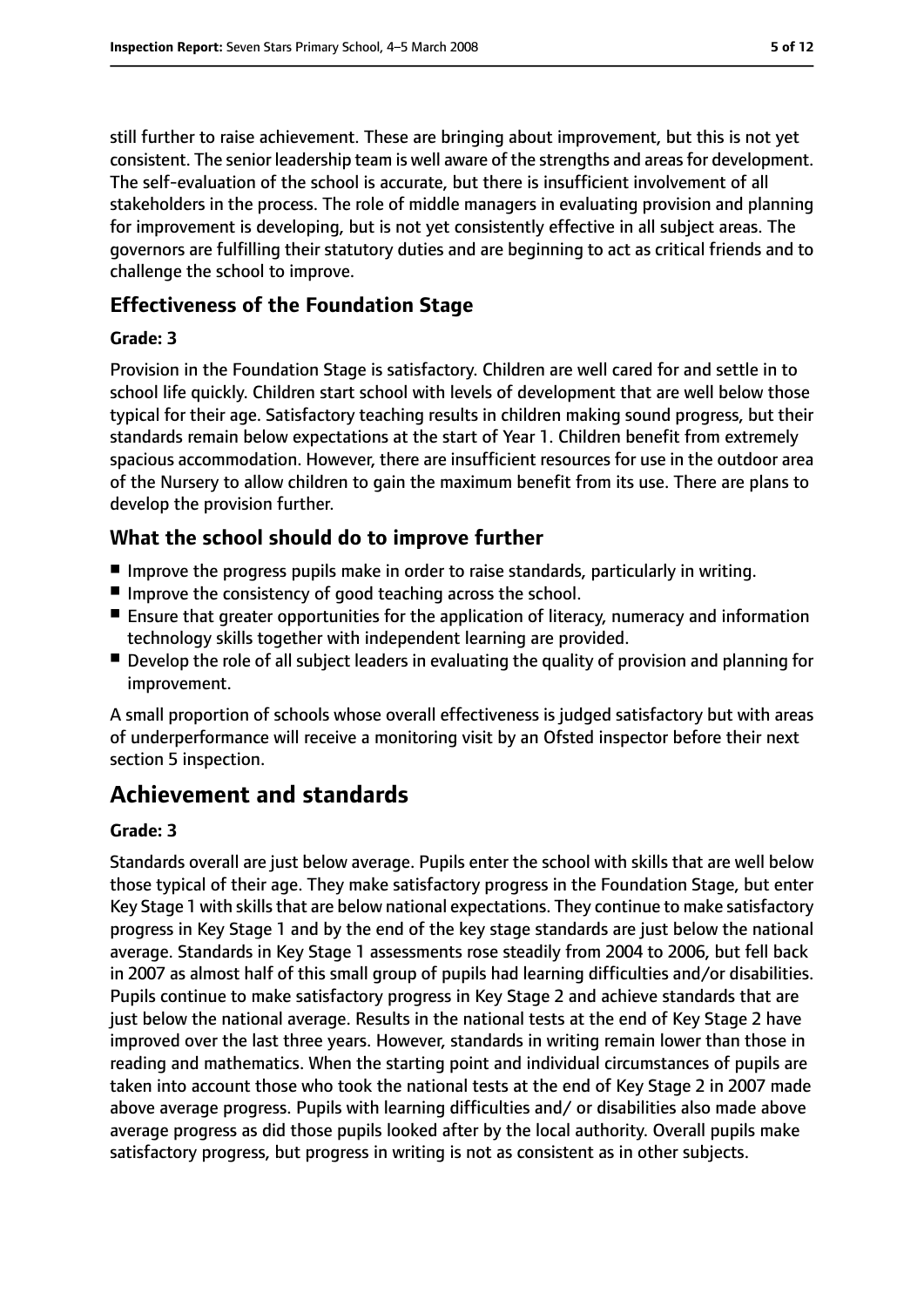# **Personal development and well-being**

#### **Grade: 3**

Pupils' personal development and well-being, including their spiritual, moral, social and cultural development, are satisfactory. Pupils relate well to each other and to the staff as is evident in the cordial atmosphere at break and lunchtime. Behaviour is usually good. Pupils say they feel safe. Bullying is rare and pupils report that these incidents are dealt with quickly and effectively. Pupils enjoy school. However, this enjoyment is not fully reflected in attendance as a small but significant number of pupils are frequently absent which pulls down overall attendance to below average. The attendance of this small group is improving.

The school's success in becoming a local authority accredited Healthy School has enabled pupils to develop a satisfactory knowledge of how to keep safe, fit and healthy. The Year 4 pupils' achievement in gaining a Food Hygiene certificate is put to good use serving food during lunch and playtimes.

In lessons, pupils' ability to work independently is relatively weak, but they willingly take responsibility in other aspects of school life. Through their school council, pupils develop an understanding of democratic citizenship. For example, their actions raised funds to purchase extra play resources. Older pupils act as 'buddies' to provide a helping hand to younger ones, thereby encouraging a harmonious school community. Pupils' preparation for their future education is satisfactory.

# **Quality of provision**

## **Teaching and learning**

#### **Grade: 3**

The sound progress that pupils make reflects the satisfactory quality of the teaching. However, teaching is improving and that observed during the inspection included much that was good. Teaching of English and mathematics is better than that of other subjects. The good teaching is characterised by lessons that have a clear structure and defined learning objectives. The planned activities meet the needs of the full range of abilities well and are completed at a brisk pace. Explanations of the activities are clear reflecting good subject knowledge and the effective use made of the interactive whiteboards. Pupils behave well in these lessons, clearly enjoy the work and make good progress. Teachers use questioning well to check the depth of pupils' understanding and to encourage them to think. There is effective use of teaching assistants to support pupils, including those with learning difficulties and/or disabilities, and to ensure they are effectively involved in all lessons. Where teaching isless effective, the learning activities do not always match the abilities of all pupils sufficiently well to allow them all to make good progress. In some lessons, the teacher controls the activities too closely and the pace of learning slows. The opportunities for pupils to work independently are underdeveloped and this hinders the progress of pupils and particularly the most able.

Work is marked regularly and teachers give pupils clear advice on what to do to improve their performance and reach their targets. A feature of good practice is that pupils are given time to read these comments and to respond to them.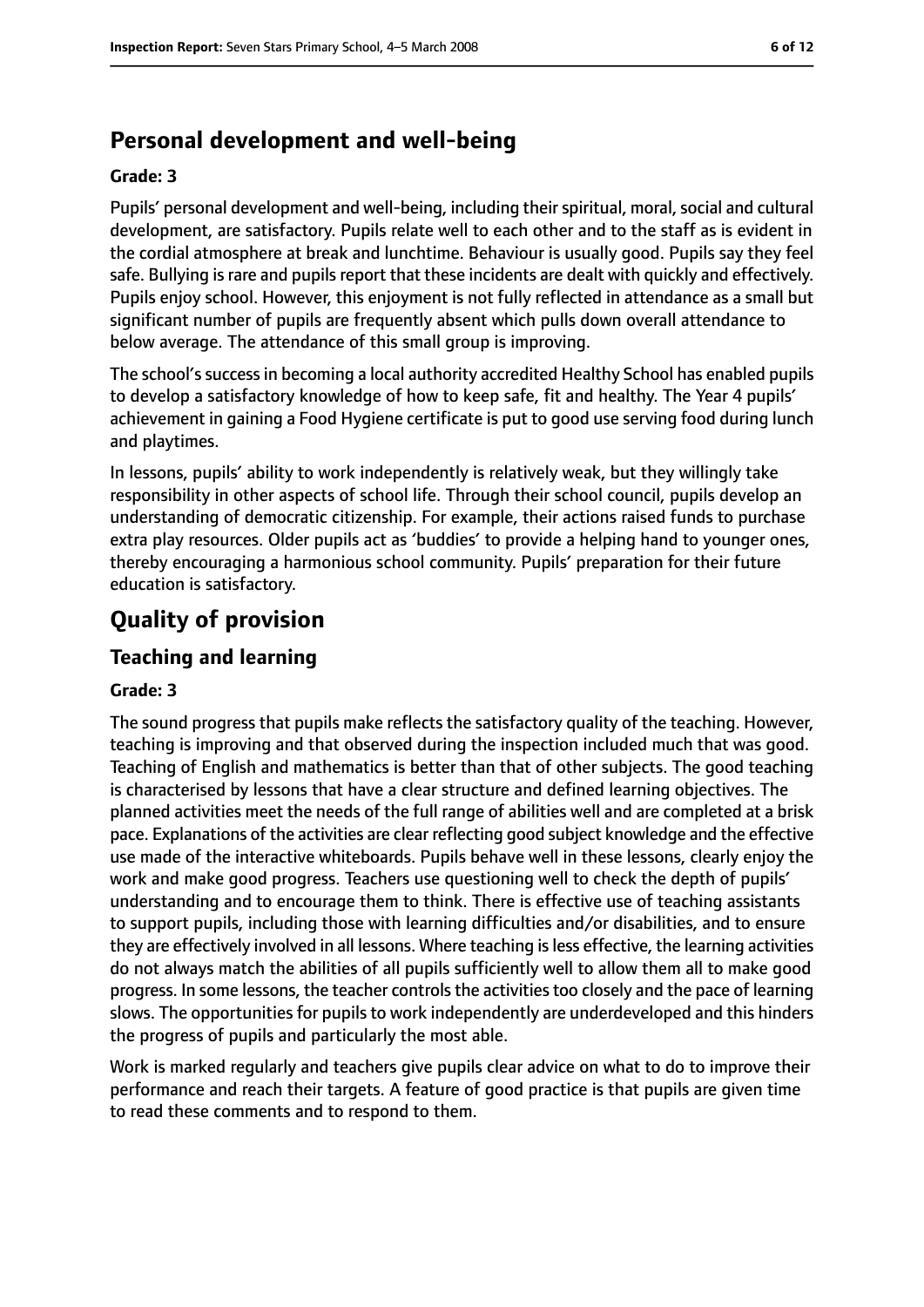## **Curriculum and other activities**

#### **Grade: 3**

The school curriculum is satisfactory and meets statutory requirements. There is a strong focus on raising standards in English, mathematics and science. The quality of planning for literacy and numeracy has improved significantly and this is starting to raise standards. However, planning in othersubjects does not provide sufficient opportunitiesfor pupilsto improve further by applying their basic skills of literacy, numeracy and information and communication technology in these lessons. There is an effective range of activitiesto promote pupils' personal, social, health and citizenship education. The provision for pupils with learning difficulties and/or disabilities is managed well and ensures that the inclusion of these pupils is good.

Pupils benefit from access to a diverse range of clubs ranging from art and sports to gardening and Spanish. These are valued by pupils and well attended. A broad range of visitors to schools and educational visits, for example, to an outdoor education centre and to Blackpool Zoo, adds to the enjoyment of learning. Links with a local specialist sports college benefit pupils by providing good quality sports coaches for a variety of sports, while the local rugby league club also provides specialist coaching.

#### **Care, guidance and support**

#### **Grade: 3**

Pastoral support is good and academic guidance satisfactory. The school provides a supportive and caring environment for all pupils. Pupils with learning difficulties and/or disabilities are supported particularly well. There is effective support for pupils with emotional or behavioural difficulties through a very well developed mentoring system in a secure and attractive environment, the Eden room. The school works closely with families where persistent absence is an issue and this is beginning to result in improved attendance. Efficient safeguarding and child protection arrangements meet government requirements. Governors and staff monitor health and safety matters well.

Rigorous and precise tracking of progress has been introduced recently. This allows teachers to identify underachievement and develop strategies to raise standards, but is not yet used consistently by all staff. Pupils have a reasonable understanding of their learning targets and benefit from advice on how to improve. These procedures are making a positive impact on academic progress.

## **Leadership and management**

#### **Grade: 3**

The school faced an extended period of uncertainly following the last inspection with significant staff changes. The leadership provided by three associate headteachers in twelve months brought about improvements, but the lack of continuity created a climate of uncertainty amongst the staff. This is now behind the school and the newly appointed headteacher has established a clear vision for an inclusive school that allows all pupils to fulfil their potential. There is a shared commitment by all the staff to improving teaching and raising achievement. The initial focus of this drive for improvement has been to implement a rigorous system for monitoring the quality of teaching and to provide advice and support. This has already improved the quality of teaching, although not yet consistently and is resulting in improvement in pupils'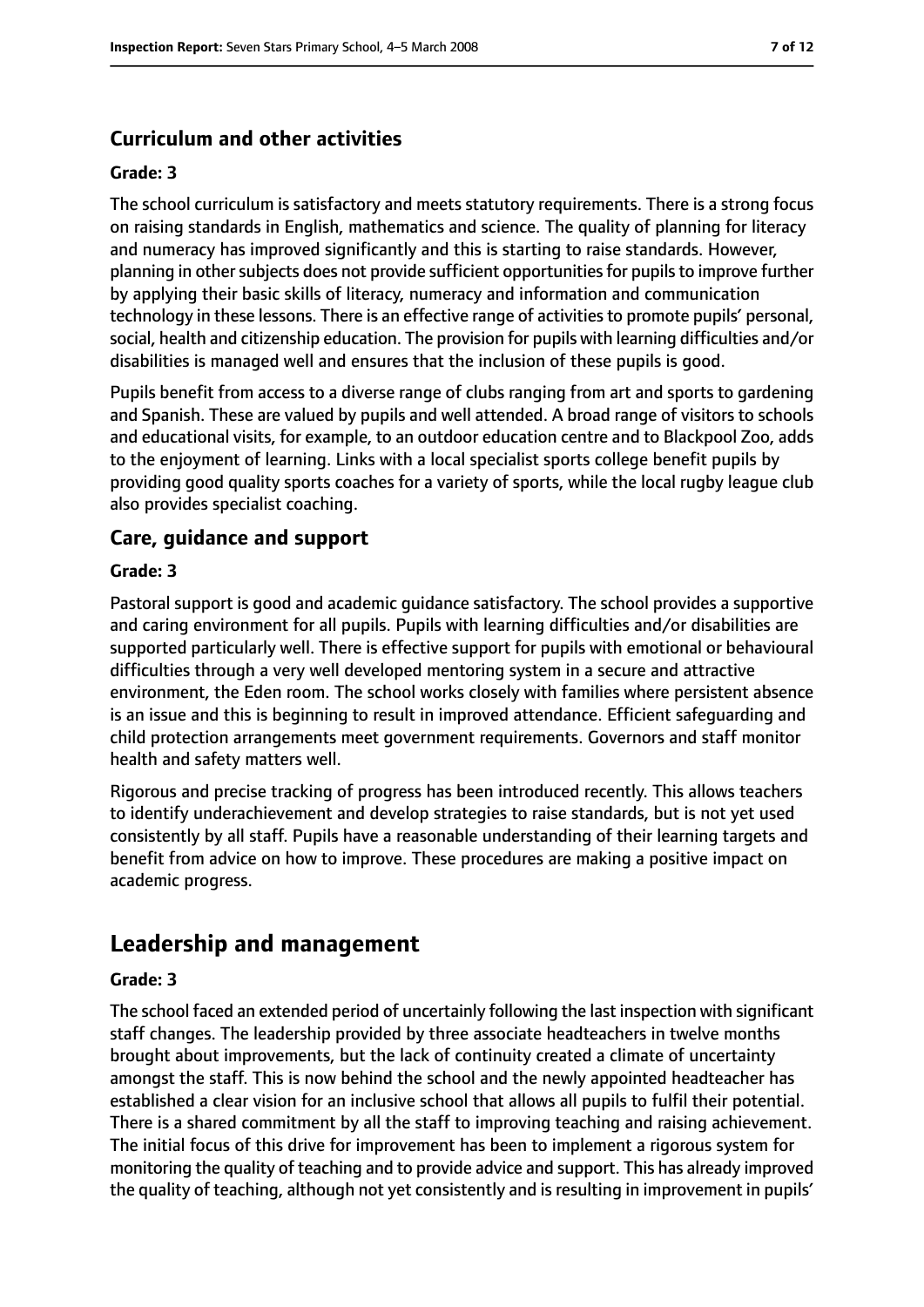progress. Senior leaders and the subject leaders of English and mathematics monitor pupils' progress well. The role of middle leaders in driving improvement has improved, but remains an area for further development. The self-evaluation of the school is accurate, but the process relies too heavily on the headteacher. The governors are taking an increasingly active role in the school and their awareness of the strengths and areas for development has grown. Following training and a revision of the committee structure the governing body is beginning to hold the school to account and to challenge it to improve. This includes the setting of challenging targets for pupils' attainment. The school has demonstrated the capacity to improve by taking back the lead in planning for improvement from the local authority. It currently provides satisfactory value for money.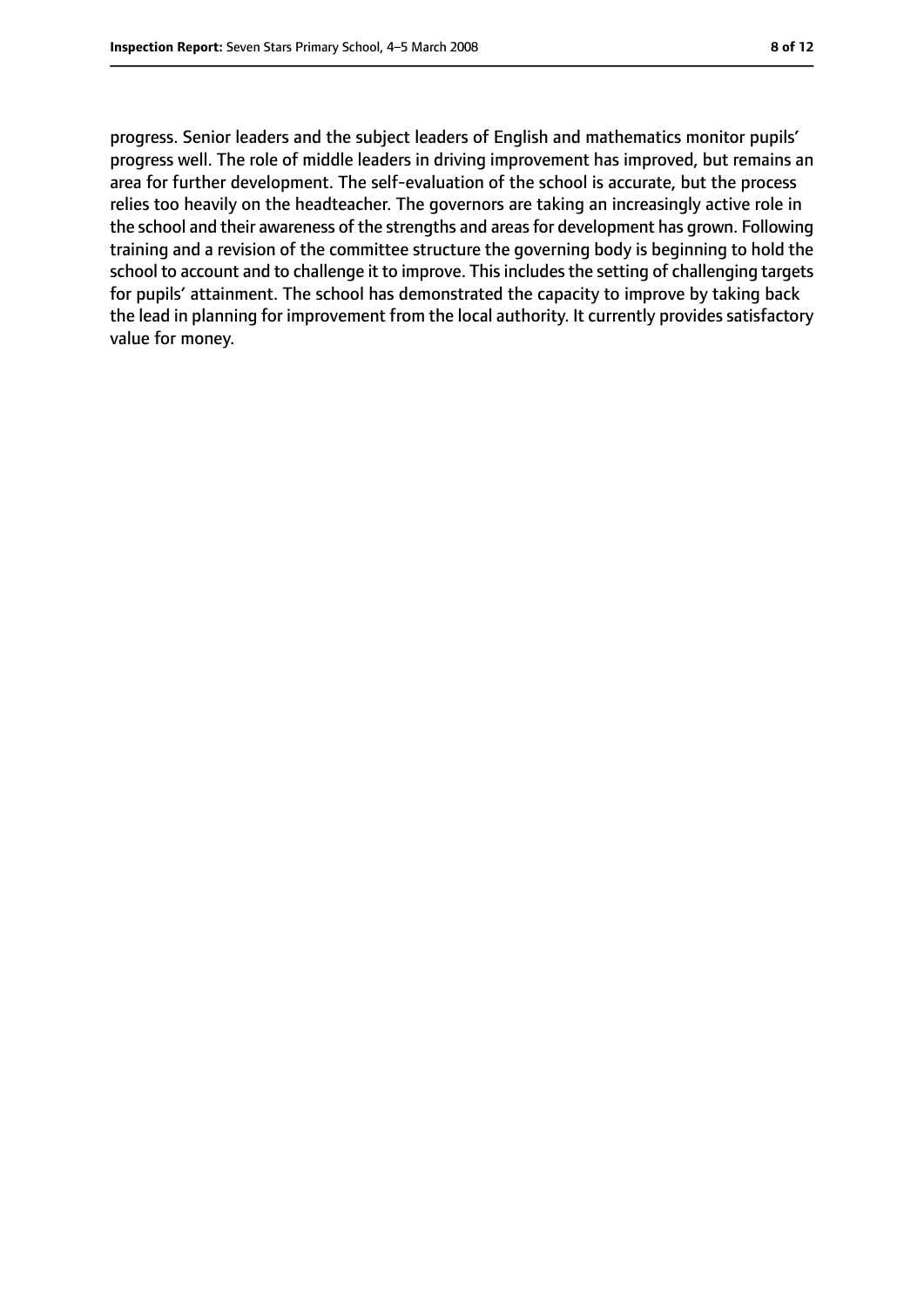**Any complaints about the inspection or the report should be made following the procedures set out in the guidance 'Complaints about school inspection', which is available from Ofsted's website: www.ofsted.gov.uk.**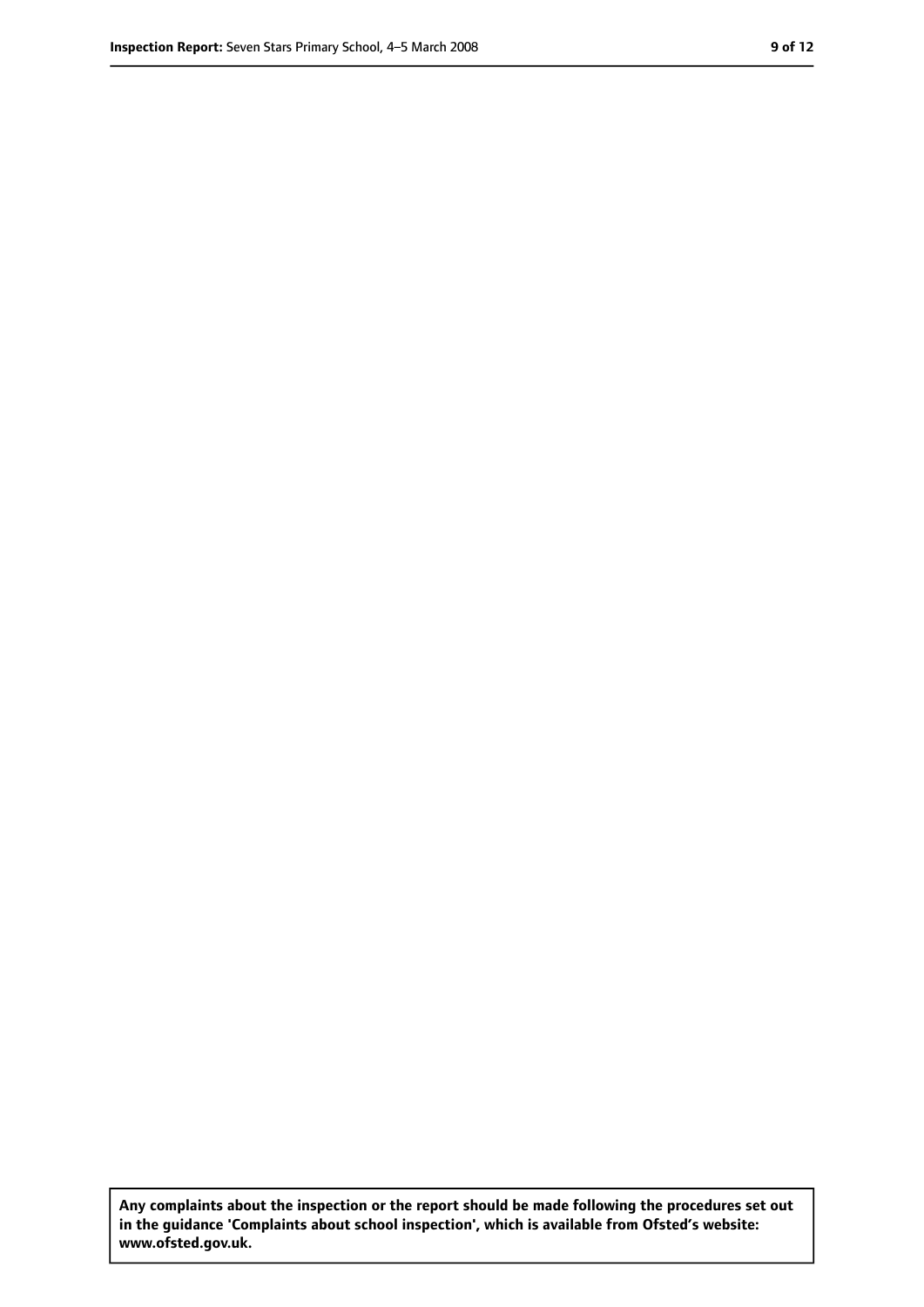#### **Annex A**

# **Inspection judgements**

| $\degree$ Key to judgements: grade 1 is outstanding, grade 2 good, grade 3 satisfactory, and | School         |
|----------------------------------------------------------------------------------------------|----------------|
| arade 4 inadequate                                                                           | <b>Overall</b> |

## **Overall effectiveness**

| How effective, efficient and inclusive is the provision of education, integrated<br>care and any extended services in meeting the needs of learners? |     |
|------------------------------------------------------------------------------------------------------------------------------------------------------|-----|
| Effective steps have been taken to promote improvement since the last<br>inspection                                                                  | Yes |
| How well does the school work in partnership with others to promote learners'<br>well-being?                                                         |     |
| The effectiveness of the Foundation Stage                                                                                                            |     |
| The capacity to make any necessary improvements                                                                                                      |     |

#### **Achievement and standards**

| How well do learners achieve?                                                                               |  |
|-------------------------------------------------------------------------------------------------------------|--|
| The standards <sup>1</sup> reached by learners                                                              |  |
| How well learners make progress, taking account of any significant variations between<br>groups of learners |  |
| How well learners with learning difficulties and disabilities make progress                                 |  |

### **Personal development and well-being**

| How good is the overall personal development and well-being of the<br>learners?                                  |  |
|------------------------------------------------------------------------------------------------------------------|--|
| The extent of learners' spiritual, moral, social and cultural development                                        |  |
| The extent to which learners adopt healthy lifestyles                                                            |  |
| The extent to which learners adopt safe practices                                                                |  |
| How well learners enjoy their education                                                                          |  |
| The attendance of learners                                                                                       |  |
| The behaviour of learners                                                                                        |  |
| The extent to which learners make a positive contribution to the community                                       |  |
| How well learners develop workplace and other skills that will contribute to<br>their future economic well-being |  |

## **The quality of provision**

| How effective are teaching and learning in meeting the full range of the<br>learners' needs?          |  |
|-------------------------------------------------------------------------------------------------------|--|
| How well do the curriculum and other activities meet the range of needs<br>and interests of learners? |  |
| How well are learners cared for, guided and supported?                                                |  |

 $^1$  Grade 1 - Exceptionally and consistently high; Grade 2 - Generally above average with none significantly below average; Grade 3 - Broadly average to below average; Grade 4 - Exceptionally low.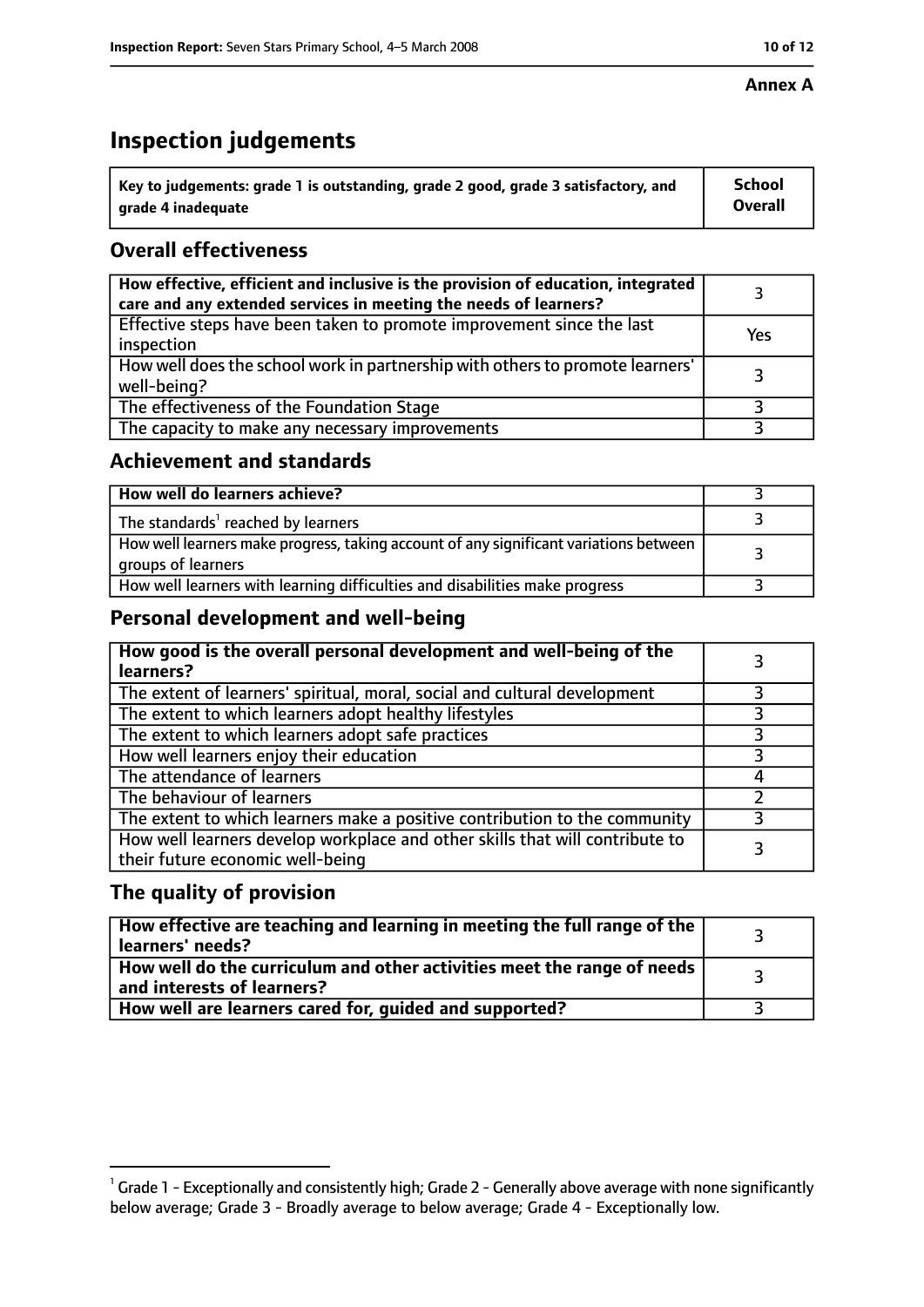# **Leadership and management**

| How effective are leadership and management in raising achievement<br>and supporting all learners?                                              |     |
|-------------------------------------------------------------------------------------------------------------------------------------------------|-----|
| How effectively leaders and managers at all levels set clear direction leading<br>to improvement and promote high quality of care and education |     |
| How effectively leaders and managers use challenging targets to raise standards                                                                 | 3   |
| The effectiveness of the school's self-evaluation                                                                                               | 3   |
| How well equality of opportunity is promoted and discrimination tackled so<br>that all learners achieve as well as they can                     | 3   |
| How effectively and efficiently resources, including staff, are deployed to<br>achieve value for money                                          | 3   |
| The extent to which governors and other supervisory boards discharge their<br>responsibilities                                                  | 3   |
| Do procedures for safequarding learners meet current government<br>requirements?                                                                | Yes |
| Does this school require special measures?                                                                                                      | No  |
| Does this school require a notice to improve?                                                                                                   | No  |